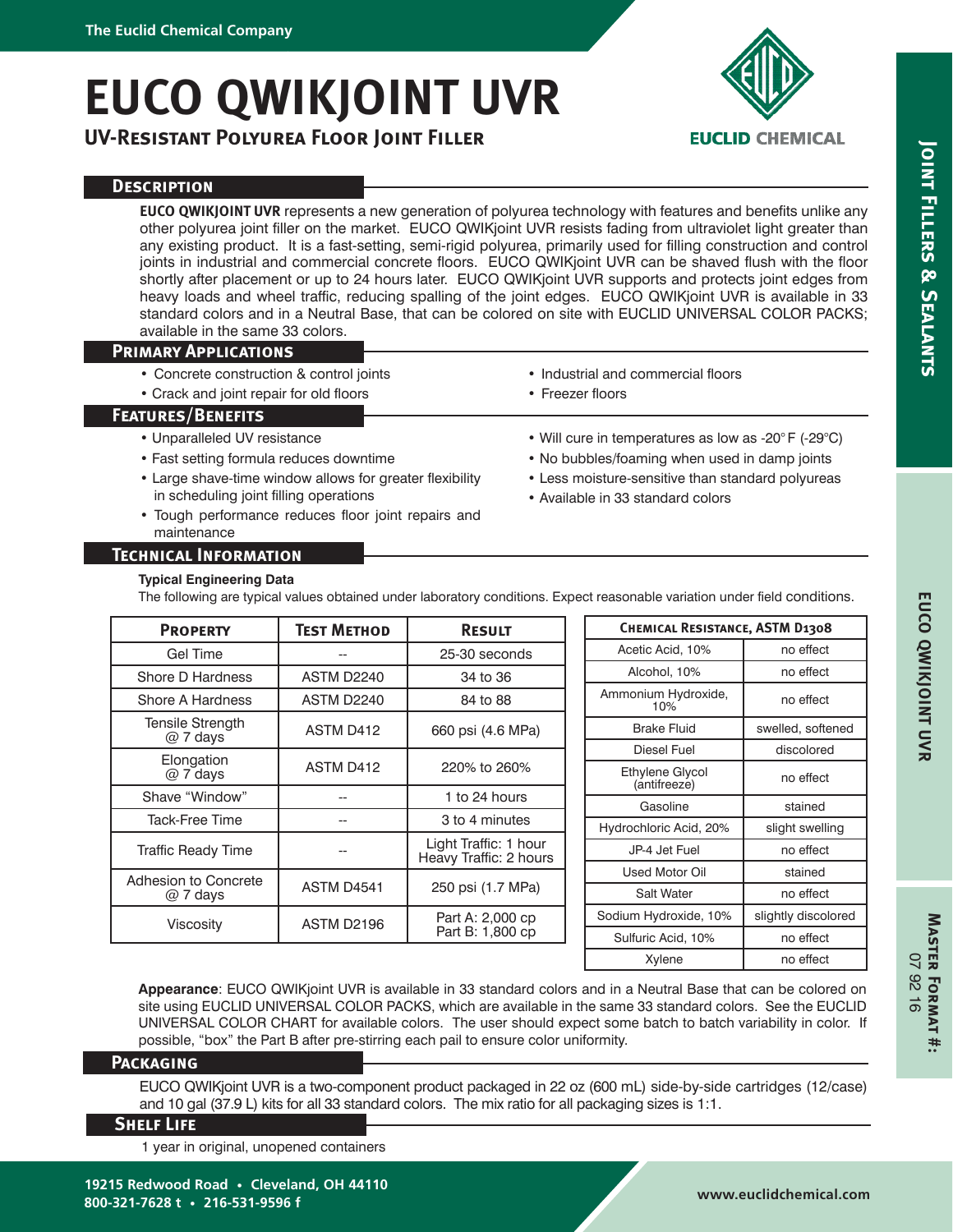#### **Specifications/Compliances**

- EUCO QWIKjoint UVR complies with ACI 302 performance recommendations regarding control and construction joint fillers
- 
- The WELL Building Standard
- USGBC LEED Version 4, BD&C, ID&C ANSI/GBI 01, Green Building Assessment Protocol

#### **Coverage**

1 gallon (3.78 L) of EUCO QWIKjoint UVR yields 231 in<sup>3</sup> (3,785 cm<sup>3</sup>) of material.

Six 22 oz (600 mL) cartridges equal approximately 1 gallon (3.78 L) of material.

The following table gives rough guidelines on estimating the amount of material needed. These numbers represent the length of joint that can be filled with 1 gallon (3.78 L) of material, based on the joints' width and depth.

|                    | <b>Joint Depth</b>       |                           |                           |                           |                          |  |
|--------------------|--------------------------|---------------------------|---------------------------|---------------------------|--------------------------|--|
|                    | 1"                       | 1.5"                      | "כ                        | 2.5"                      | 3"                       |  |
| <b>Joint Width</b> |                          |                           |                           |                           |                          |  |
| $3/32$ " (2.4 mm)  | 205 ft (62.5 m)          | 136 ft (41.5 m)           | 102 ft $(31.1 \text{ m})$ | 82 ft (25.0 m)            | 68 ft (20.7 m)           |  |
| $1/8$ " (3.2 mm)   | 154 ft (46.9 m)          | 102 ft $(31.1 \text{ m})$ | 77 ft (23.5 m)            | 61 ft (18.6 m)            | 51 ft $(15.5 \text{ m})$ |  |
| $3/16"$ (4.8 mm)   | 102 ft (31.1 m)          | 68 ft (20.7 m)            | $51$ ft (15.5 m)          | 41 ft (12.5 m)            | 34 ft (10.4 m)           |  |
| $1/4$ " (6.4 mm)   | 77 ft (23.5 m)           | 51 ft $(15.5 \text{ m})$  | 38 ft (11.6 m)            | $30$ ft $(9.1 \text{ m})$ | 25 ft (7.6 m)            |  |
| $3/8$ " (9.5 mm)   | 51 ft $(15.5 \text{ m})$ | 34 ft (10.4 m)            | 25 ft (7.6 m)             | 20 ft $(6.1 \text{ m})$   | 17 ft (5.2 m)            |  |
| $1/2$ " (12.7 mm)  | 38 ft (11.6 m)           | 25 ft (7.6 m)             | 19 ft (5.8 m)             | 15 ft $(4.6 \text{ m})$   | 12 ft (3.7 m)            |  |
| --------------     |                          |                           |                           |                           |                          |  |

#### **Directions for Use**

**Surface Preparation**: All joints to be filled must be clean and dry. All oil, dirt, debris, paint and any other material that may be a bond breaker must be removed. The final step in cleaning must be the complete removal of all residue with a vacuum cleaner and oil-free compressed air. All joint facings must possess an open surface texture with all curing compounds and sealers removed. If this product will be used for filling floor cracks, the cracks must be routed out and cleaned before filling. For proper installation, all edges must be squared off.

**Joint Backing:** To provide proper load transfer, EUCO QWIKjoint UVR must be filled full depth of the joint or crack. Do not use backer rod or other fill material for the purpose of reducing volume. Dried silica sand, 1/16" to 1/8" (1.5 to 3 mm), may be used to fill the crack at the bottom of the joint to prevent materal loss through the slab.

**Priming:** EUCO QWIKjoint UVR does not require a primer before application.

#### **Preparation of 10 gal (37.9 L) units**

**Mixing:** Due to its extremely fast set time, EUCO QWIKjoint UVR requires machine mixing and placing. **\*\*Slowly pre-mix Part B separately before using with a slow speed drill and mixing paddle for 2 to 3 minutes.** Do not whip air into the Part B while mixing. Follow mechanical pump manufacturer's equipment instructions for operation.

**NOTE:** If EUCO QWIKjoint UVR is to be stored in the dispensing pump overnight, place a sheet of plastic wrap directly on top of the liquid material in each tank to prevent exposure to air.

**Euclid Universal Color Packs:** EUCO QWIKjoint UVR Neutral Base can be colored using **1** EUCLID UNIVERSAL COLOR PACK (EUCO Pack) per 10 gal (37.85 L) unit. Prior to mixing the unit together, stir the color pack into the part "B" side of the product while conducting the pre-mix as described above, until it is fully dispersed. EUCLID UNIVERSAL COLOR PACKS are available in 33 standard colors, see EUCLID UNIVERSAL COLOR CHART for available colors.

#### **Preparation of 22 oz (600 mL) cartridges**

QWIKjoint UVR cartridges must be shaken well before opening and using, as some settlement is normal during storage. Remove the threaded cartridge nut, then remove the white plastic plug from the top of the cartridge. The nut and plug can be set aside and later used to re-seal a partially used cartridge. To avoid cross contamination during re-sealing, clean the white plastic plug prior to re-inserting in the top of the cartridge. Thread the included static mixing nozzle onto the cartridge securely. Load the cartridge into a 1:1 ratio, dual-component dispensing gun, designed to accommodate 600 mL (300 mL x 300 mL) cartridges. Hold the gun with the mixing nozzle pointing straight upward, and pump EUCO QWIKjoint UVR up to the top of the static mixing nozzle. Then, tilt the gun downward and dispense the first 2 to 3 pumps (or until material appears uniform) of material into a disposable container. Discard this material. The cartridge is now prepared for the placement of EUCO QWIKjoint UVR.

#### **Placement for 10 gal (37.9 L) units and 22 oz (600 mL) cartridges**

EUCO QWIKjoint UVR must be installed in the joint full depth. Joints should be slightly overfilled and shaved smoothly with the surrounding joint edges, giving the floor joints a flat appearance. Shaving of excess EUCO QWIKjoint UVR can begin approximately 1 hour after placement, and up to 24 hours later, depending on jobsite conditions such as the concrete and ambient temperatures.

WARRANTY: The Euclid Chemical Company ("Euclid") solely and expressly warrants that its products shall be free from defects in materials and workmanship for one (1) year from the date of purchase. Unless authorized in writing by an officer of Euclid, no other representations or statements made by Euclid or its representatives, in writing or orally, shall alter this warranty. EUCLID MAKES NO WARRANTIES, IMPLIED OR OTHERWISE, THE MURICULAR STATES IN A SECURIAL CONDUCTS OF A SALE INTERNATION OF INTERNATIONAL TRANSITY ORDINARY OR PARTICULAR PURPOSES OF ITS PRODUCTS AND EXCLUDES THE SAME. If any Euclid product fails to conform with this warranty, product at no cost to Buyer. Replacement of any product shall be the sole and exclusive remedy available and buyer shall have no claim for incidental or consequential damages. Any warranty claim must be made within one (1) year from the date of the claimed breach. Euclid does not authorize anyone on its behalf to make any written or oral statements which in any way alter Euclid's installation information or instructions in its product literature or on its packaging labels. Any installation of Euclid products which fails to conform with such installation information or instructions shall void this warranty. Product demonstrations, if any, are done for il purposes only and do not constitute a warranty or warranty alteration of any kind. Buyer shall be solely responsible for determining the suitability of Euclid's products for the Buyer's intended purpose